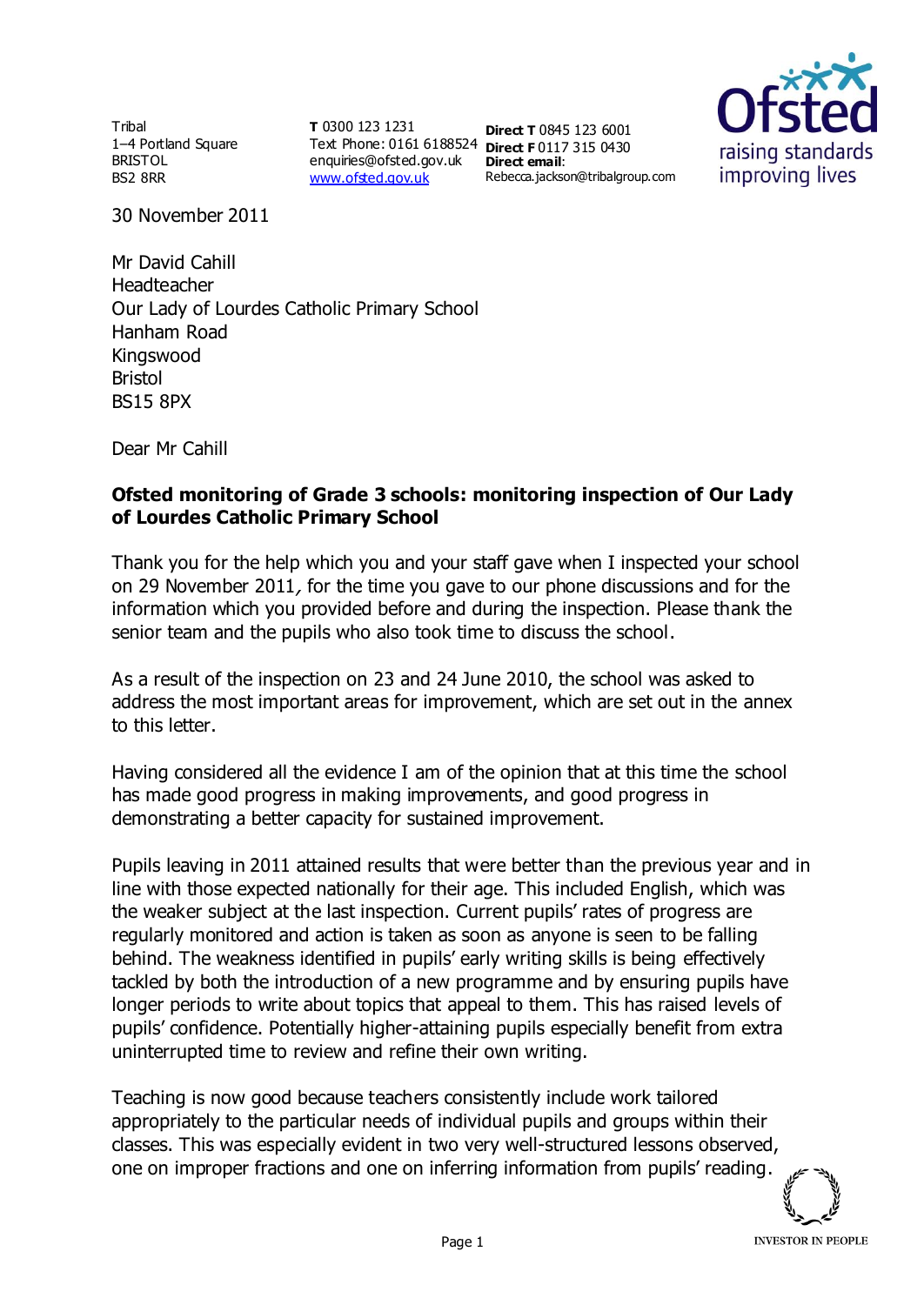

Information and communication technology (ICT) is effectively used within regular lessons so, for example, some groups who need practice revisit their spelling rules. It is also used to help pupils learn new technical skills and their progress in these skills is assessed. The school has substantially improved its ICT equipment and software and this is making a difference to pupils' achievement on a daily basis and to the information that families access about the school's current curriculum and work to further support them. Teachers' confident use of ICT leads to a lively pace in lessons. Pupils receive clear feedback on their progress, including in the written comments in their books. Time is given for them to review these and to ask any follow-up questions. Those spoken to are well aware of their next target and the steps they have to take to achieve it.

Rooms are bright and the wall displays support learning appropriately. Younger pupils have a lovely environment to explore in their class and outside. They enjoy a good variety of activities. These are carefully designed to include challenges that support their varied reading and writing skills. They have access to a class computer and enjoy using it. Staff diligently assess their ongoing development and progress and have refined their system of recording this information so it is more manageable.

The school continues to be a haven of orderly endeavour and a place where good behaviour is the norm and there is space for reflection, as during the Advent service. All pupils made their Advent promise and listened to those who participated in leading the act of worship. They learn about their responsibilities and all do their bit to keep the school running smoothly. They are encouraged to think about their beliefs. Their attendance is good.

Leadership and management have a strong collective ambition to improve the school further. Leaders work well as a team and have begun to interrogate the available pupil progress data more rigorously to ensure everyone is accountable for the progress of the pupils. They identify accurately where any changes are required in the provision for pupils, including those new to learning English or those with special educational needs and/or disabilities. Teachers are regularly observed by senior staff and act on any suggestions for development. This has led to better-paced lessons and shows the school's improved capacity for improvement.

Systems have been refined to ensure any incidents and accidents are logged and action taken when necessary. Governors are appropriately informed about the school's progress. There is, however, room to increase the detail given to them regarding the progress of the various groups within the school, so they can offer extra support and challenge if any specific issue arises. The school development plan is a useful working document that demonstrates the school's continued drive for improvement. It currently, however, lacks tight enough deadlines. The school has had appropriate external support, for example, with developing the plan for raising attainment.

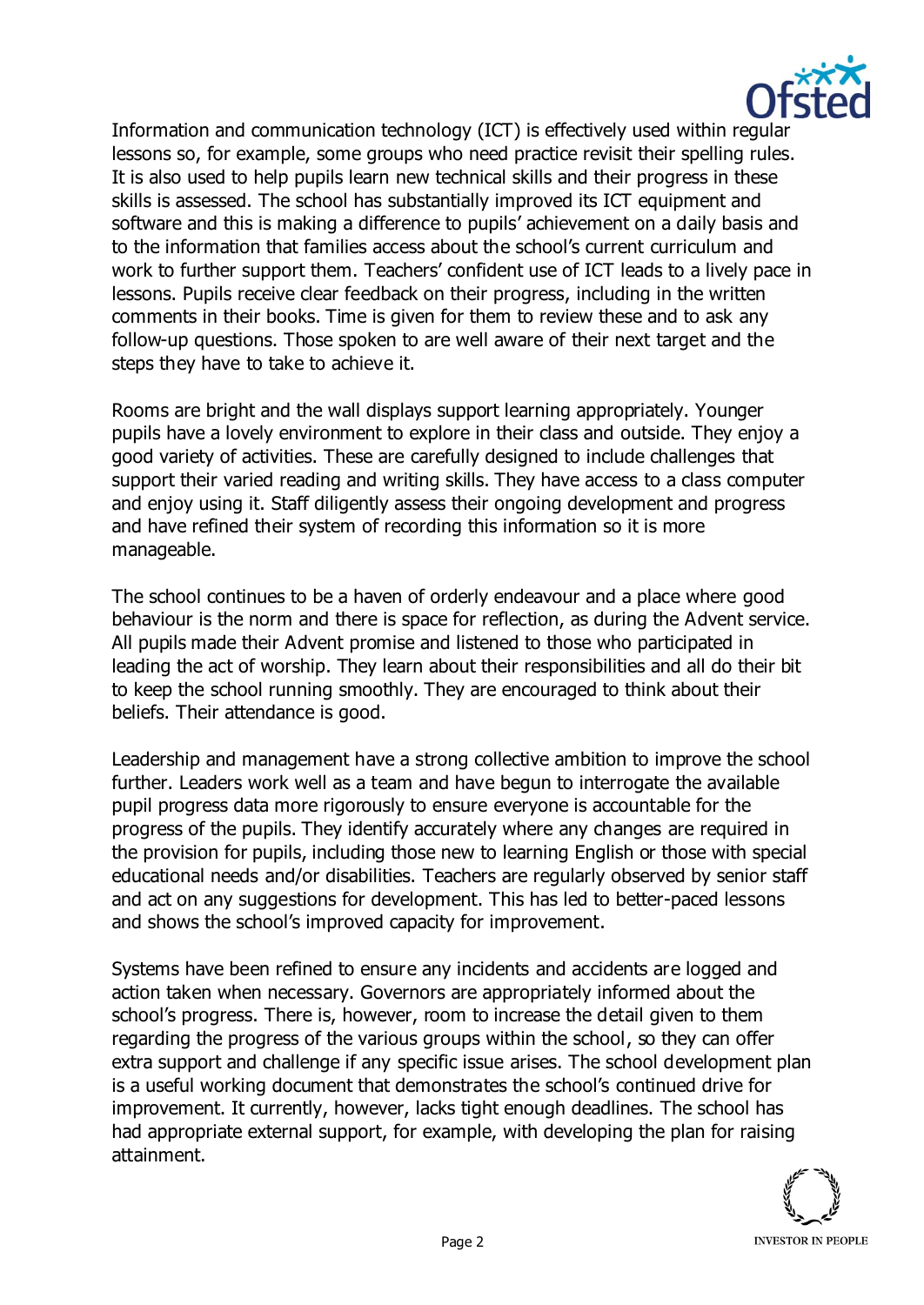

I hope that you have found the inspection helpful in promoting improvement in your school. This letter will be posted on the Ofsted website.

Yours sincerely

Mo Roberts **Her Majesty's Inspector**